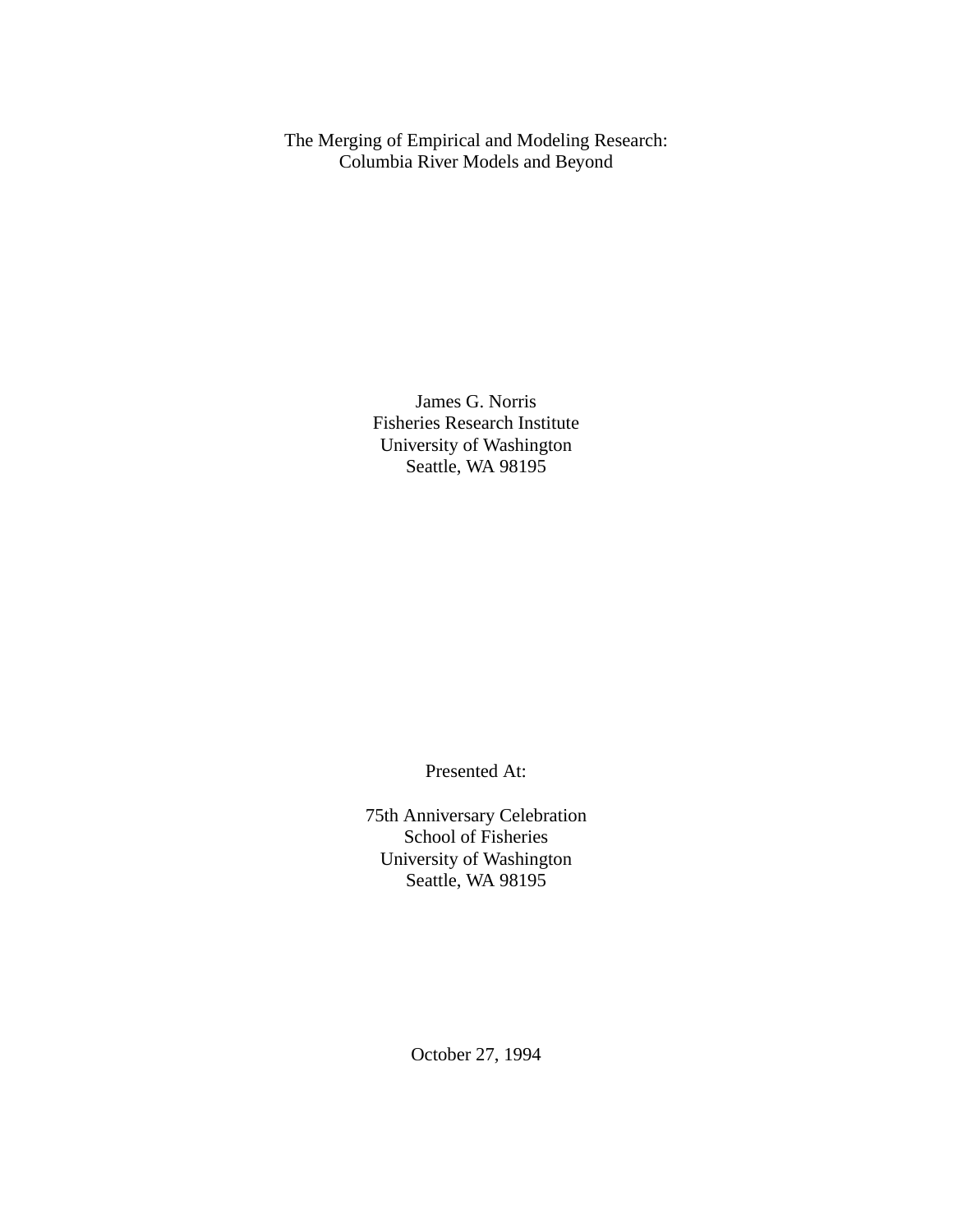## **Abstract**

Empirical studies alone provide insufficient guidance to managers charged with making the difficult public policy decisions demanded by "goals-based" environmental legislation. Mathematical models are needed to integrate independent empirical studies into tools to help evaluate complex management alternatives. Specifically, they could be used to determine a suite of actions that will not jeopardize the recovery of Snake River salmon stocks listed under the Endangered Species Act. For example, what should the river flow schedule be? How much spill should there be? Should smolts be barged around dams? How much should we harvest? How much hatcheries produce? How much predator control should there be? Soule (1987) has noted that mathematical models should be "tools for thinkers, not crutches for the thoughtless." Current modeling practices, in which model development and utilization is restricted to small independent teams of scientists representing competing stakeholders, encourages more crutches than tools. Decisionmakers and the public see model results, but rarely have an opportunity to become engaged in the modeling process. The Columbia River Salmon Passage (CRiSP) Project at the University of Washington School of Fisheries is helping to create more tools and fewer crutches by opening up the modeling process. CRiSP models merge empirical data from many studies into user-friendly programs that are available to other researchers and the public through Mosaic on the Internet. All models are fully documented with on-line help and have tutorials to demonstrate model functions. Parameters can be changed easily with mouse tools and model results can be viewed in graphical format immediately after completing a run. The benefit of an open modeling process is not in disseminating results that support a political agenda, but in engaging the public in the modeling process, thereby exposing model assumptions, behavior, and limitations. As Carl Walters has stated: "When you... recognize modeling as a very human way of groping for understanding, it should be obvious who will benefit most from it: *those who engage in it directly*." There are other benefits as well. In his key-note address last April, Dr. Alverson concluded: "The use of facts and statistics in the public influence game has become an art to which science seemingly takes a back seat." The "many-to-many" communication format now available on the Internet offers new opportunities to bring science back into the open and combat the "one-to-many" communication format dominating the public relations game. With "ecosystem management" on the horizon, large scale mathematical models will become increasingly popular. If these models are to become tools instead of crutches, the scientific community must devote more resources to open modeling processes.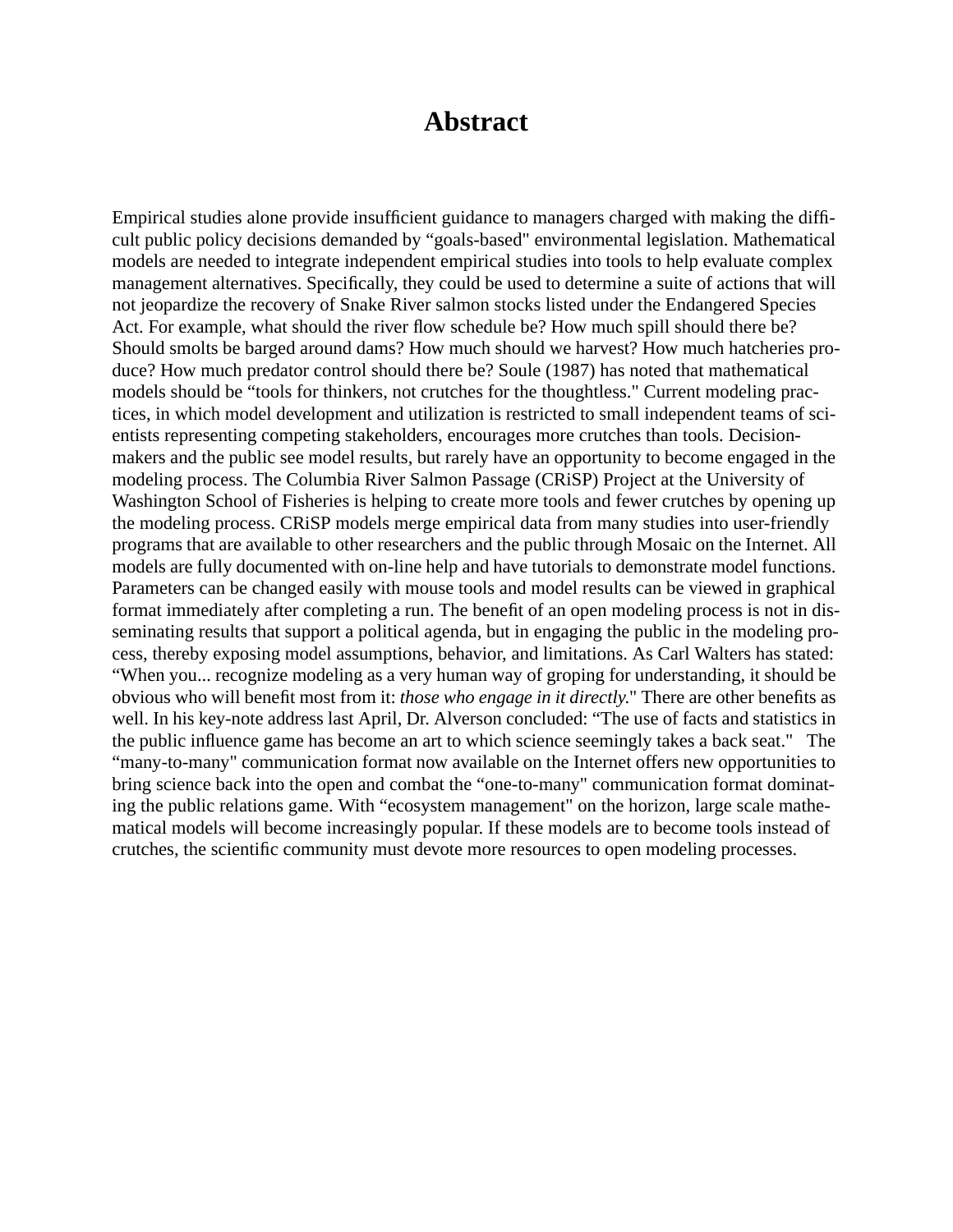## **Preface**

Thank you, Steve. It's a pleasure to be here today. I'm quite flattered to be a part of this panel. I'm also very proud to be a graduate of the School of Fisheries and now to be a member of the professional staff. This is a remarkable institution. The breadth and quality of the faculty, staff, and students is unmatched. It is a stimulating environment to work and learn in, and when given half a chance to show our stuff without a lot of political meddling, the science actually works. I would also like to say a few kind words about fishery science in general. I think it was Ray Hilborn who said that the phrase "It doesn't take a rocket scientist to do such and such" should be changed to "It doesn't take a fishery scientist to .... " The public, and often other scientists, don't appreciate how difficult it is to manage our last hunted resources on a commercial scale within a free market economy and an environment subjected to an increasing human population. I think we can all take great pride in the fact that ours is for the most part an applied science and that we accept the difficult challenges that go with it.

Before starting, I'd like to tell a little story about Steve. I first met Steve out at Neah Bay in about 1980. My crew and I had just driven out in a U-Haul van to change crews on our longliner and send a load of blackcod and rockfish back to Seattle. We were getting a nice price for thornyheads at the time and we had them iced right at the top of the totes to prevent crushing. I should mention that thornyheads are also called "idiot" rockfish by the fishermen. Steve had just finished a troll trip and was looking for a ride back to Seattle. We didn't have room in the cab so Steve and his deckhand got into the back with the fish. As we watched the van pull away one of my crewmembers asked who that was in the back, and I said it was Steve Mathews from the UW School of Fisheries. And he said, boy that really is a truck load of idiots!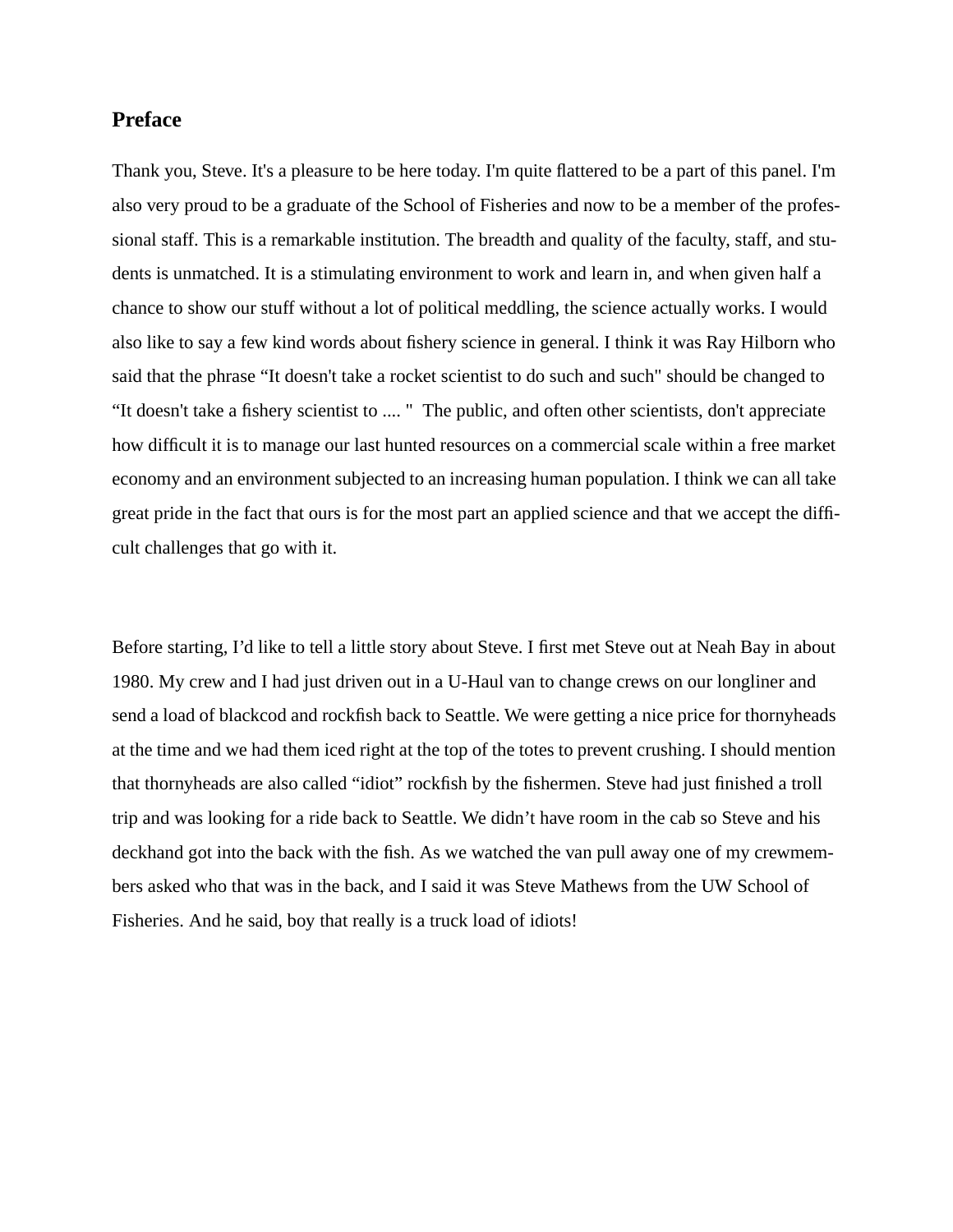## **Text**

Shortly after being asked to participate on this panel, I was discussing the issue of allocating funds between empirical and modeling research with a colleague on the CRiSP project. His comment was that deciding between the two was a bit like going into a shoe store and trying to decide whether to buy a right ... or a left. It took a moment for his analogy to sink in, but when it did, I realized it was a good one. If you want to make progress, you really need both. And the style of each may not be too important, as long as the two fit together comfortably.

The scientific process is often described as an iterative dance between empirical observation, hypothesis formation and model building, followed by more observations, and so on. Thus, creating separate institutions, such as the Fisheries Research Institute (FRI) and the Center for Quantitative Science (CQS), each emphasizing a different aspect of the scientific process perhaps more accurately represents a divergence, rather than merging, of empirical and modeling research. Why separate the two in the first place? The answer is that scientific models, whether described in common language or mathematics, serve two functions: (1) to explain observations, and (2) to make predictions. Those models described in common language are best suited for explanation while those described in the more precise language of mathematics are better at prediction. CQS was formed largely because fisheries is an applied science, and as such, demanded predictive models.

Scientists can be quite optimistic about the ability of their models to make predictions (especially when writing grant applications). No one has been more confident than the famous French mathematician Laplace, who about 200 years ago boasted that if he knew all the initial conditions he could specify the future states of nature. Modern scientists are more skeptical. In this month's issue of Scientific American, noted paleontologist Steven Jay Gould states: "The history of life is not necessarily progressive; it is certainly not predictable."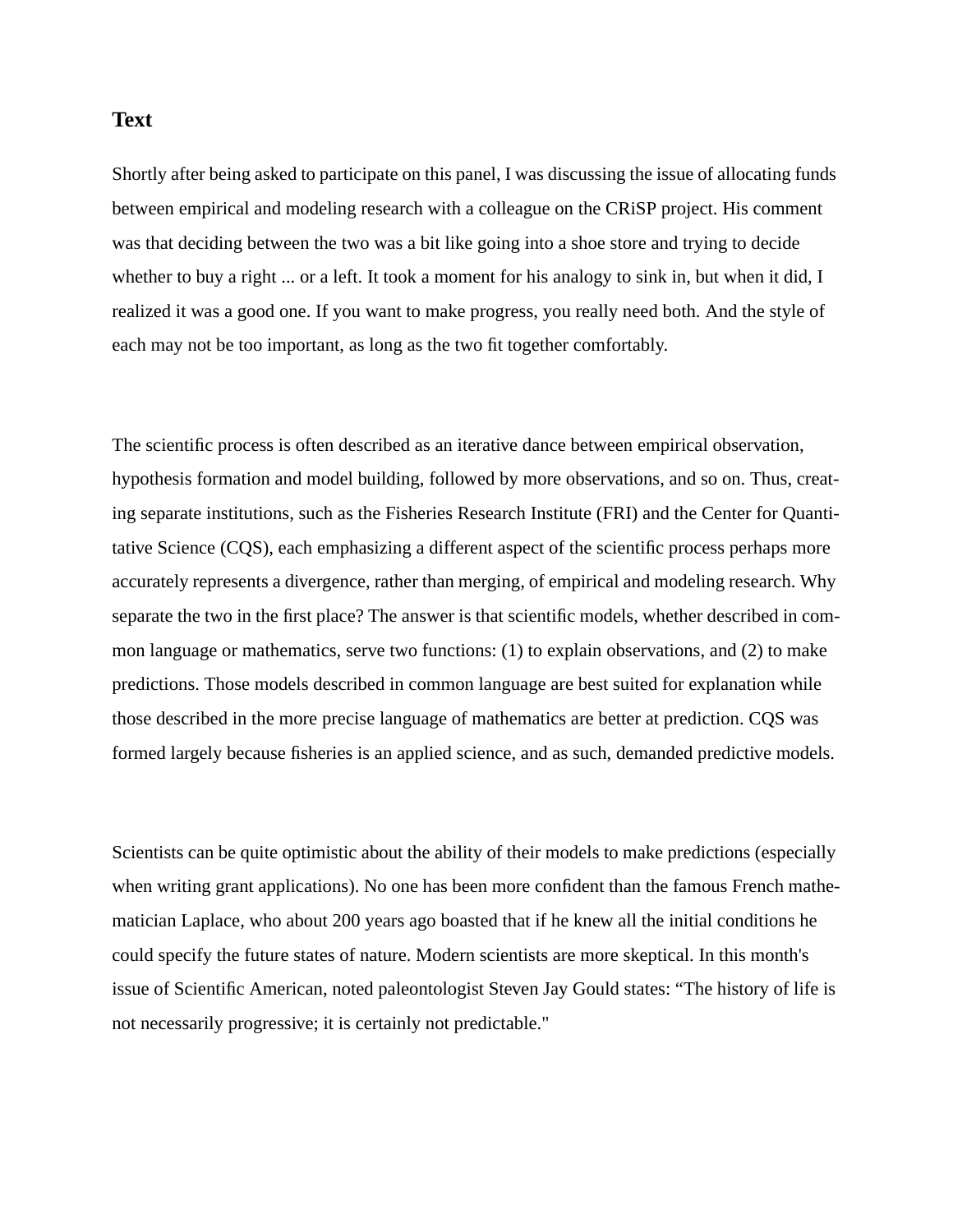While I think most scientists today would side more with Gould's view than Laplace's, our political leaders seem more inclined to side with Laplace. Over the past 30 years our country has enacted an impressive body of environmental legislation aimed at protecting and managing natural resources to make the earth more (to use a popular buzzword) "sustainable" for our use. This legislation is largely "goals based" in that only the objectives are specified, usually in very nebulous terms (e.g., provide the "greatest benefit to the nation" and "prevent overfishing" in the case of the Magnuson Fishery Conservation and Management Act or as in requiring that government actions, such as conducting a commercial fishery or operating a hydropower system, do not "jeopardize" the recovery of species listed under the Endangered Species Act). Such laws tacitly assume that modern science can translate these legislative goals into suitable mathematical objective functions and has the necessary modeling tools to determine how best to achieve them.

A former attorney for the Natural Resources Defense Council describes his experiences with goals based legislation as follows:

"... the 1970 Clean Air Act was a mistake because it is based upon an important misconception about how statutes can work to achieve their goals....The Act ordains that its environmental goals must be achieved. It purports to realize those goals not by stating rules of conduct ... but by mandating a process under which entities other than Congress must promulgate controls to achieve the goals....The problem with goals statutes that broadly delegate decisionmaking authority is that they leave key value choices to low visibility decision-makers fearful of making controversial choices." Schoenbrod (1984).

I suspect that many in this audience have at some point in their career been one of these low visibility decision-makers. There certainly is no shortage of controversial issues in fishery management. And while these issues seem to be getting more controversial all the time, by stepping up to those challenges fishery science has an opportunity to play a pivotal role in shaping the future of the environmental movement. I am thinking specifically of the problem of saving Pacific salmon.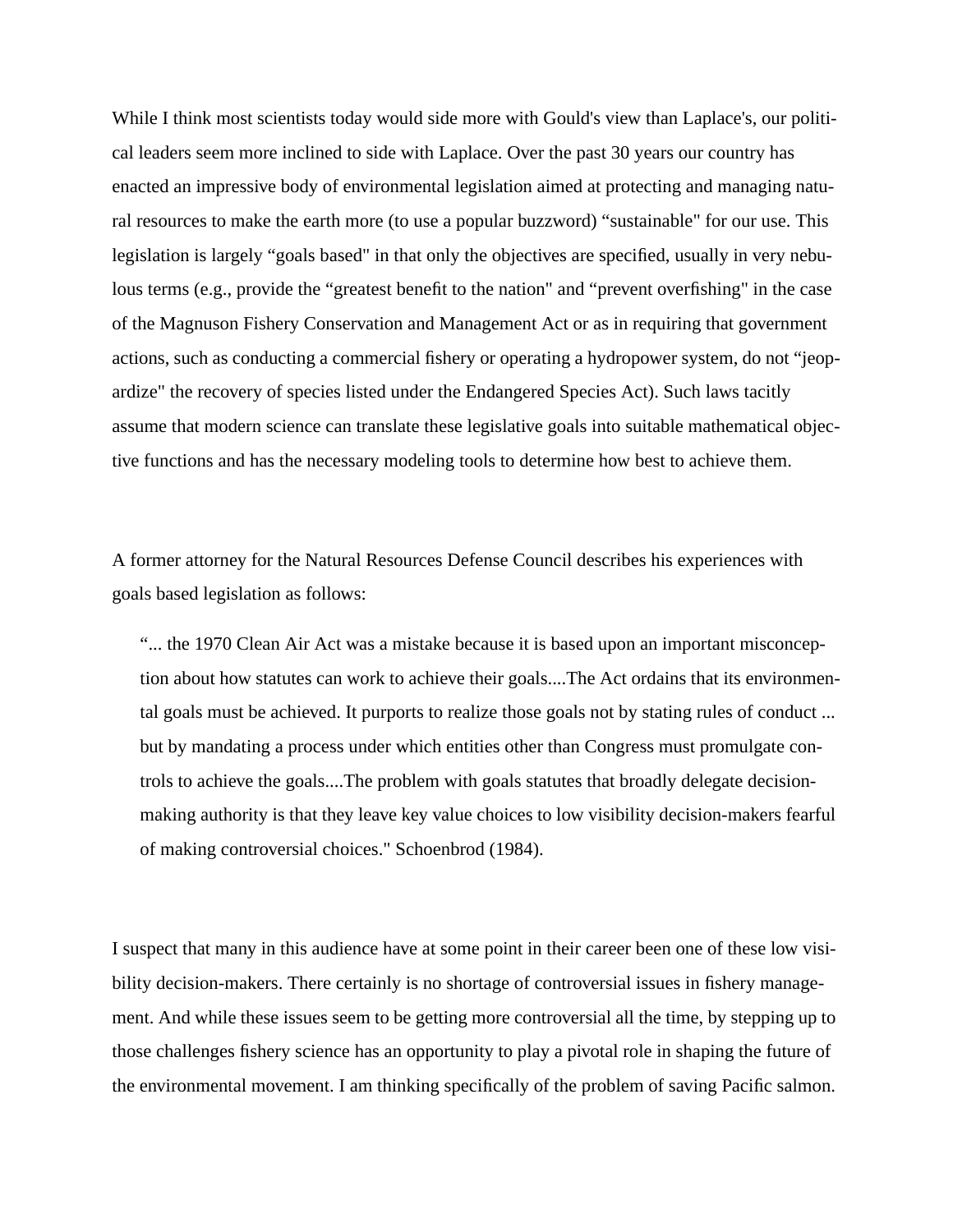I applied for my current position working on Columbia River salmon problems because I had a sense that a bit of important history was being made here. Saving Pacific salmon stocks will become the "Acid Test" for society's willingness to address the problems of continued population growth and resource consumption. Four factors distinguish this issue from other endangered species cases. First, this is the first time a species listed under the ESA has value to every member of society--salmon define the spirit and culture of the Pacific Northwest. Second, the threats to the species come from every member of society--miners, tug boat operators, hydropower operators and consumers, recreational and commercial harvesters and processors, loggers, farmers and ranchers, and tourists. Third, saving salmon stocks will require significant habitat rehabilitation, not simply habitat protection, as was the case for two other famous ESA cases--the snail darter (threatened by Tellico Dam) and the spotted owl (threatened by logging of old growth forests). And finally, the costs of habitat rehabilitation will be enormous. The draft recovery plan for the three Snake River salmon stocks calls for a financial commitment of \$300 million per year for 10 years. More recent estimates are about twice that amount. To put these figure in perspective, the annual budget for the entire National Marine Fisheries Service is about \$270 million per year.

In short, for the first time we have met the enemy, and the enemy is us. How we solve this dilemma will indicate the real strength of the environmental movement and society's willingness to make individual sacrifices for the common good. The problem extends far beyond biological considerations--it will challenge the principles on which our country was founded: individual freedom and the pursuit of happiness in a free market economy.

For the case of Snake River salmon, the public policy decisions required by the ESA are numerous and difficult. What river flow schedule? How much spill? How much harvest? How much hatchery production? How much predator control? There is considerable scientific uncertainty surrounding all of these questions. Empirical studies alone cannot provide sufficient guidance to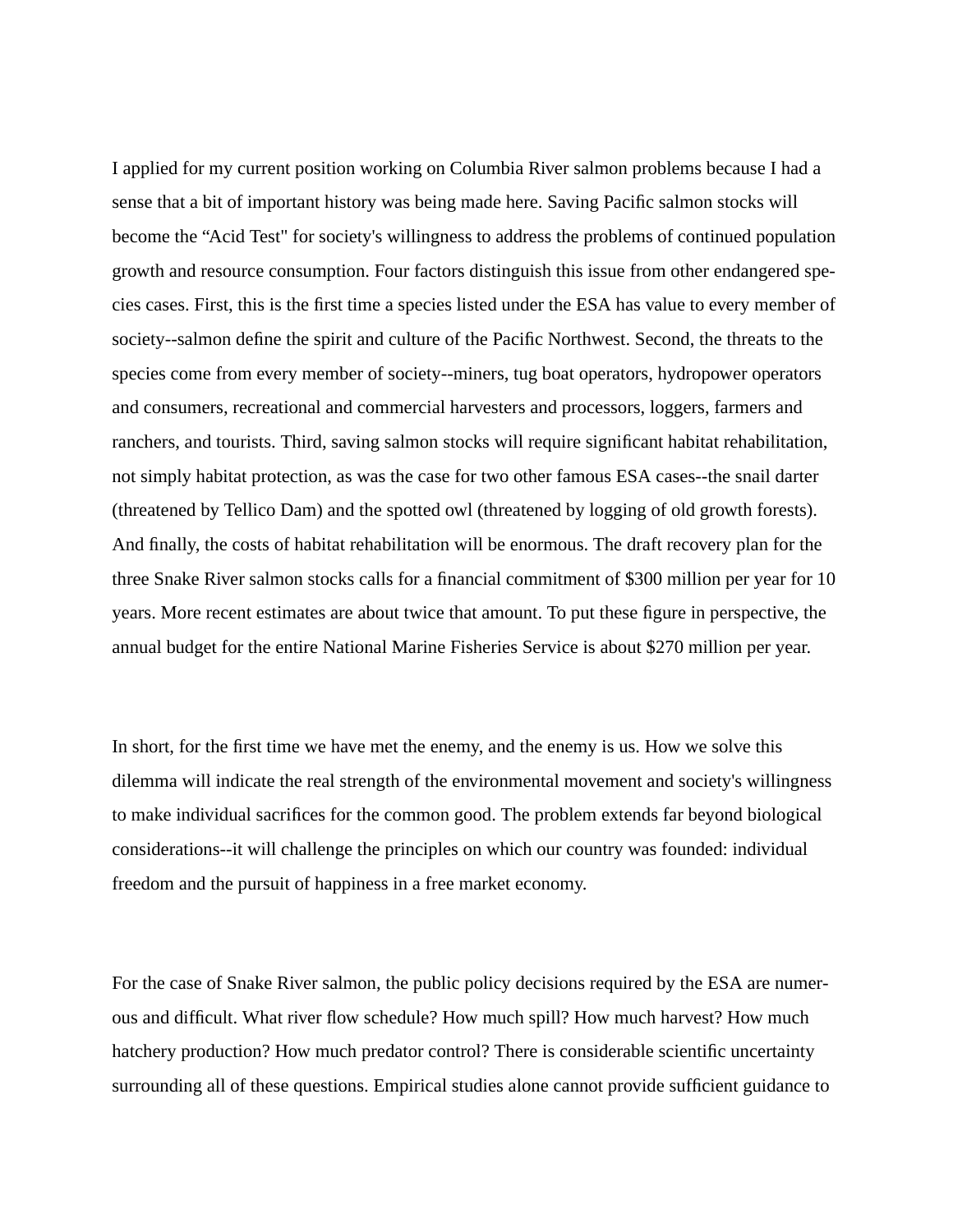managers charged with making these difficult public policy decisions. Yet the law mandates that these decisions be made now. Mathematical models are needed to integrate the independent empirical studies into tools to help evaluate the complex management alternatives and to identify research needs.

For the remainder of my time, I would like to focus on how we use models now, my vision of how we might use models in the future, and why this vision holds promise for improving the iterative dance between empirical observation and modeling that we call the scientific process. I begin by stating my two favorite quotations about modeling. The first is from Carl Walters book on adaptive management. He states: "When you... recognize modeling as a very human way of groping for understanding, it should be obvious who will benefit most from it: *those who engage in it directly*." The second quotation is from a paper by Soule, who stated that models should be "tools for thinkers" not "crutches for the thoughtless." With these thoughts as a background let's take a look at how the typical modeling process works today. It usually works something like this.

- A complex management problem is identified by decision makers;
- A team of scientists is formed to analyze the problem;
- The team uses previous empirical studies to develop a mathematical model of the system;
- The most experienced programmer on the team is selected to code the model;
- Managers request analysis of competing management strategies;
- Team members gather data necessary for the analysis;
- Only one or two team members actually run the model;
- Team chairman reports model results to decision makers;
- Decision-makers pick out a new set of scenarios for analysis, and so on.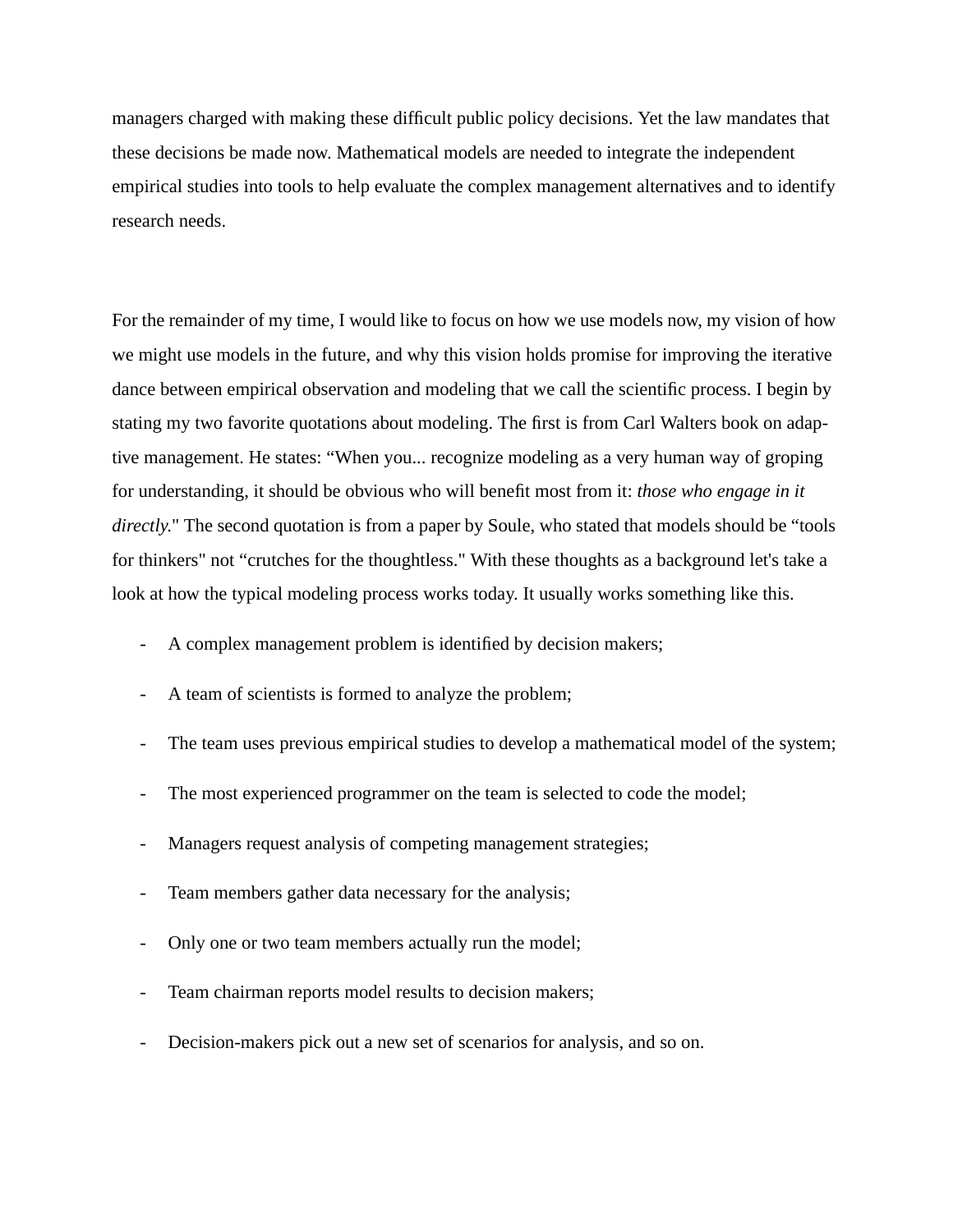This type of process has a certain "black box" quality about it. Few people outside the modeling team get a chance to really fiddle with the model. There is no instant feedback and limited learning. And despite lots of graphs and charts to illustrate the uncertainties of the predicted results, the decision makers never really "feel" those uncertainties. There is simply no substitute for sitting down at the computer, making a few minor parameter changes, and watching the results take on chaotic behavior. Worse, if separate models are developed by competing stakeholders, the models become pawns of the political process and learning can actually be inhibited. In short, the current process does not provide an optimal environment for learning and tends to build more crutches than tools.

The Columbia River Salmon Passage Project (CRiSP) at the School of Fisheries is experimenting with a new modeling process that we hope will improve the prospects for learning and will create more tools than crutches. We have constructed two models. The first is a mechanistic model of downstream passage from smolt release to the river mouth; the second is a more empirical harvesting model based on the Pacific Salmon Commission's Chinook Model. The most distinguishing feature of these models is not their mathematical characteristics, but their development process and utilization methods. We have given far more emphasis than usual to the process of designing the computer code and user interfaces, both of which allow the user to easily change not only the model parameters, but also the functional relationships. The models are well documented, including manuals, tutorials, and on-line help. On the surface, they are more like computer graphics programs or games than scientific models.

Perhaps the most interesting utilization concept is that our models will soon be available to other scientists and the public via a user-friendly interface, such as Mosaic, on Internet. To give you a feel for the communication power of this medium, during the past eight weeks on the Internet, we had over 9,000 visits to our Mosaic home page, over 2,000 coming in just one week. This "manyto-many" communication format of the Internet represents a quantum leap in progress toward creating modeling tools instead of modeling crutches. My vision of the next 25 years is that most